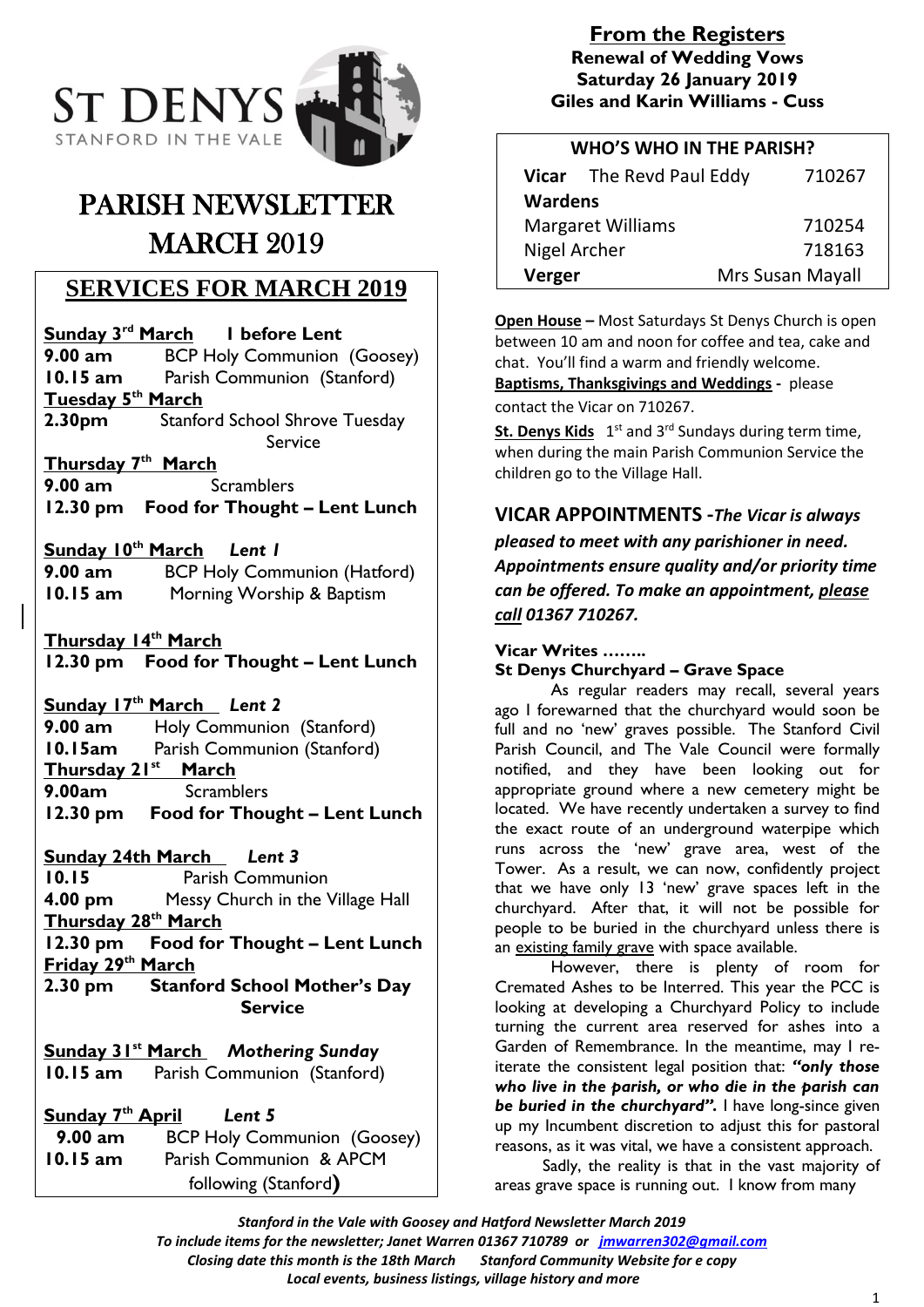funeral directors that towards London, people are paying up to £6,500 for a civic grave plot.

 The topic of whether people are buried, or cremated, is not one which many people discuss openly within families. Yet it is vital that loved ones know our preference, if possible. It's also important we remember that our 'wishes' may not be possible for families/executors to carry out at the time, eg. if grave space is not available. One thing that people often find helpful is to consider cremation in its original form. Sadly, these days, cremation is often seen by some as a 'disposal of the body'. But, when commercial cremations started in the UK, the concept was that cremation would be *'a preparation of the body for burial'.* Perhaps if we can see it in this light it might be more helpful, and an interment of ashes might be considered more appropriate for people?

#### Yours **Revd Paul Eddy Vicar**

**Stanford Drama Group** would like to thank everyone who supported our production of

**'Daisy does it again'** and helped to make it a success. We hope you all enjoyed it as much as we all did.

We would also like to thank all the groups who gave up their hall bookings for us; the Coffee Shop for selling our tickets and the Co-op for displaying our notice board.

We are looking for new people to join our happy little group as we are desperately short of members. You do not have to take to the stage to act as we need anyone who is happy to help with painting scenery, set building, make up and publicity, as well as having a go at acting.

**We meet in the Village Hall on Tuesday evenings at 8.00pm.** Enquires to 01367 710400

Come and give it a go  $-$  you will never know if you don't try.

### **CALLING ALL KNITTERS**

**The Big Knit is Back Could you knit to help older people across Oxfordshire?**

Last year, Stanford's band of local knitters sent 3,326 mini bobble hats to Age UK

Oxfordshire, raising £831.50, - (25p per hat sold), - towards their vital services including befriending, information and advice and dementia support. You don't have to be an expert knitter as each hat is only 28 stitches and 16 rows, in size. If you would like to help us beat last years

record just give me a ring, on the number below,

to find out more. Wool can be supplied.

There is no commitment to join a group you just knit at home, as many, or as few, as you want, in your own time. Age Uk's deadline for submitting hats this year is July 31st, so plenty of time to produce a few! Please help us to help this good cause. Jan Stenzhorn - 01367 710724

#### **Bored with Monopoly? Why don't you try boardGOATS!**

**boardGOATS** meets fortnightly on Tuesdays at the Horse and Jockey to play "Euro" style boardgames (i.e. modern games like Ticket to Ride, Carcassonne, Catan and Bohnanza). You don't have to know any rules or how to play the games, as we explain as we go along. We usually play shorter games from 7.30pm as people arrive, until 8pm when we will start something a little longer. For more details, se[e https://boardgoats.org](https://boardgoats.org/) or email [boardGOATS@gmail.com,](mailto:boardGOATS@gmail.com) alternatively just come along, grab a pint or a coffee from the bar, and join us for one of our next meetings**: 5th & 19th March.**

### **The next Parish Council Meeting is on Wednesday 6 th March in the large Village Hall at 7.30 pm All welcome**

**Scramblers Thursday 7 th and 21st March 9.00-10.30** In the Church All toddlers and carers welcome

## **Chatterbox Small Village Hall Every Thursday from 10 – 12 noon**

All are welcome to call in for a drink, catch up with friends or meet new ones. Occasional raffles, quizzes and bring and buy.

#### **STANFORD'S BOOTCAMPS- 2019**

**Saturdays** at 8am at Stanford in the Vale Football field Packages offered from as little as £6 per session! Sign up/ find out more: **GETBUFFALOFIT.COM E: BUFFALOBOOTCAMP@OUTLOOK.COM T: 07393395338**

#### **Cast On! Knitting and Crochet Group**

Fun, friendly and free. We meet every 2nd Wednesday of the month at the Horse & Jockey from 7pm until 9.30pm (ish). Bring along your current project or ask us to show you how. Contact: Ruth Chester Email: [caston@tlkc.co.uk](mailto:caston@tlkc.co.uk) Tel: 710362

*Stanford in the Vale with Goosey and Hatford Newsletter March 2019 To include items for the newsletter; Janet Warren 01367 710789 or [jmwarren302@gmail.com](mailto:jmwarren302@gmail.com)*

*Closing date this month is the 18th March Stanford Community Website for e copy*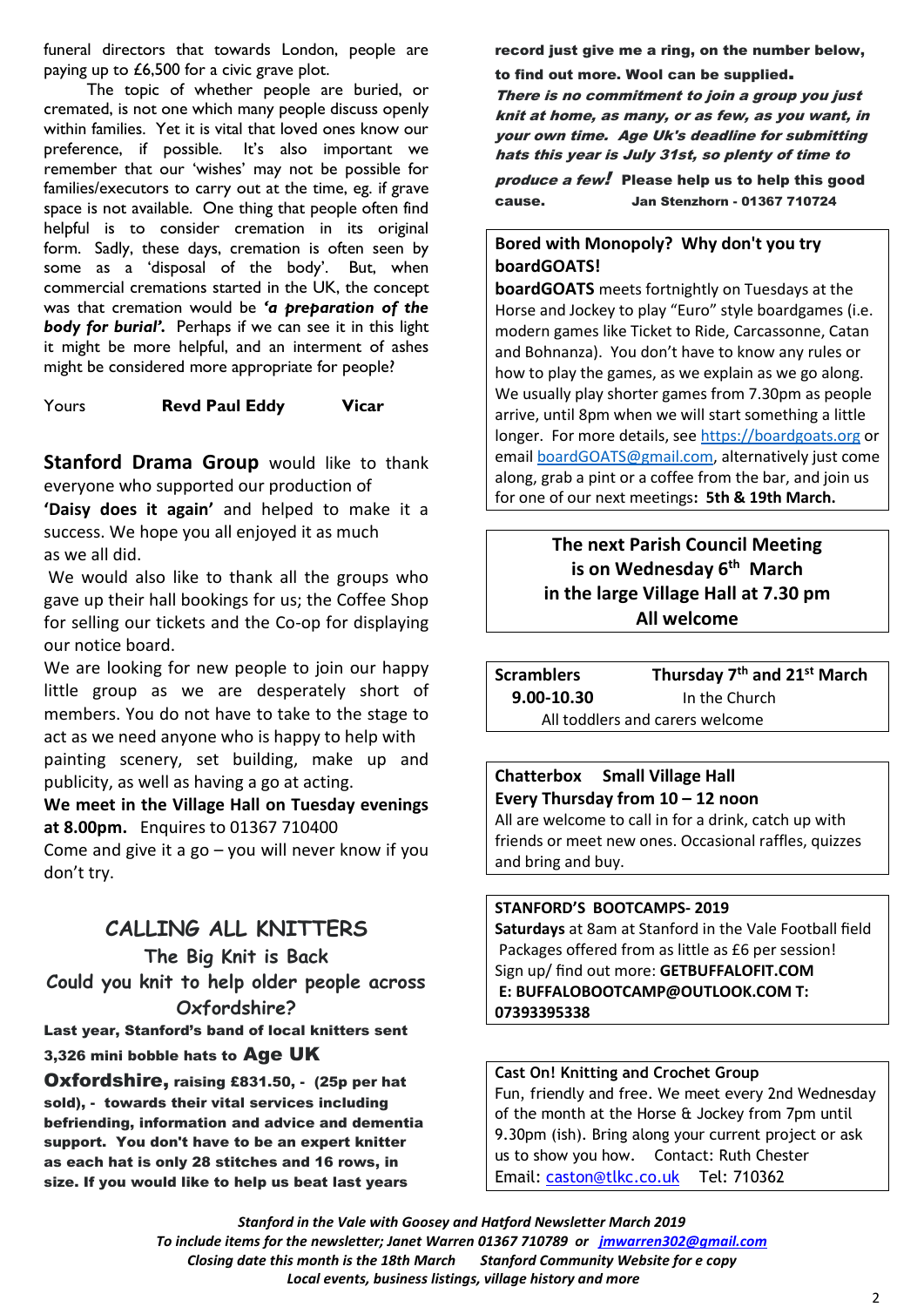### **A GRAND JUMBLE SALE will be held in STANFORD IN THE VALE VILLAGE HALL 2pm to 4 pm On Saturday 9th March 2019**

Come along and pick up a bargain Huge selection of new and nearly new clothes - Bric-à-brac – Books – Toys – Bumper Raffle – Cake Stall organised by **HATFORD PARISH COMMITTEE** in aid of **ST. GEORGE'S CHURCH, HATFORD**

### **Whalebone - Totally Plucked Tour** comes to **Stanford in the Vale Village Hall on Saturday 9th March 2019**

**Whalebone's Totally Plucked** tour features high energy acoustic music alongside haunting atmospheric tunes, played on guitars, baritone guitars, bouzouki and mandolin by duo Steve Downs and Char Watson. The show includes brand-new material from their latest album 'Mirabilia', inventive interpretations of traditional music, rock classics and original material from their award-winning albums along with tall tales, folklore and myths which inspired the music. With artistic sensitivity always at the fore coupled with their charismatic rapport at live shows Whalebone promise a feast of 6 and 8 string fireworks! Tickets are £10 (child £6) and are available from Janet

on **01367 710789** or online at

[www.ticketsource.co.uk/whalebone](http://www.ticketsource.co.uk/whalebone)

#### **Stanford Art Group Meeting Monday 11th March Stanford Village Hall at 7.30-9.30pm Review of Recent Work**

Non members welcome (£4), Members (£2) Visit Stanford Art Group on Facebook for more information

#### **Stanford In The Vale And District Local History Society meeting at Stanford Village Hall, in the Small Hall on Tuesday 12th March Start time** 7:45 p.m. Topic: STANFORD VILLAGE SCHOOL - THE EARLY YEARS Speakers: THEA HAWKSWORTH, MARY VIZOSO, &

MARGARET WILLIAMS They will share some of the results of their researches. Visitors welcome (£3 entrance) Refreshments and raffle Further information: Contact Phil Morris, 01367 710285

To include items in April's newsletter please send to send to **[jmwarren302@gmail.com](mailto:jmwarren302@gmail.com)** or telephone **01367 710789** and leave a message. **Closing date: 18th March 2019**. **Late items cannot be accepted.**

**FARINGDON & DISTRICT U3A meeting on Thursday 14th March - Dinah Reynolds** will talk about **Ceramics** in the **C**orn Exchange at 2.30pm**.** Dinah, a renowned author and experienced speaker, is a guide in the Ashmolean Museum. She is an authority on British ceramics and will bring some of her many artefacts with her. Refreshments will be available after the talk. All members are welcome, but visitors must pay £1.50. For further information use the U3A website on [https://faringdondistrictu3a.com](https://faringdondistrictu3a.com/) or contact the chairman Margaret Brown on 01367 615 385.

#### **St Denys' Church Invites you to A Women's Breakfast. When: Saturday 16th March 2019**

8.30a.m. for an 8.45a.m. start.

At: Stanford in the Vale Village Hall. (Large) Talk by Helen Jackson: "Stepping out of my comfort zone: From university lecturer to prison visitor" To book your place, please contact Julia Thorp 0n 07760370717 or email [stdenysgals@yahoo.com](mailto:stdenysgals@yahoo.com) We welcome donations towards the cost of the breakfast.

**Stanford Women's Institute will meet on Wednesday 20th** March at 7.30pm in the Village Hall. Visitors are always welcome. £3 charge for non-members.

### **Friday 22nd March Afternoon Tea in the Village Hall**

Come for a free, delicious **Afternoon Tea** in the **Village Hall** All welcome and bring a friend **2.30-4.30pm**

### **Churchyard Working Party**

Can you spare an hour or two to help with a variety of jobs in the Churchyard on **Saturday 23 March**

 Just turn up any time from 9.30 am onwards. Your contribution will be most welcome and it will help to keep the Churchyard in good order for the benefit of the whole village. Margaret Grant.

**Fairtrade Stall Saturday 23rd March**

10am - 12 noon St Denys' Church Fairtrade food, drink and gifts from the Mustard Seed shop in Faringdon.

*Stanford in the Vale with Goosey and Hatford Newsletter March 2019 To include items for the newsletter; Janet Warren 01367 710789 or [jmwarren302@gmail.com](mailto:jmwarren302@gmail.com) Closing date this month is the 18th March Stanford Community Website for e copy Local events, business listings, village history and more*